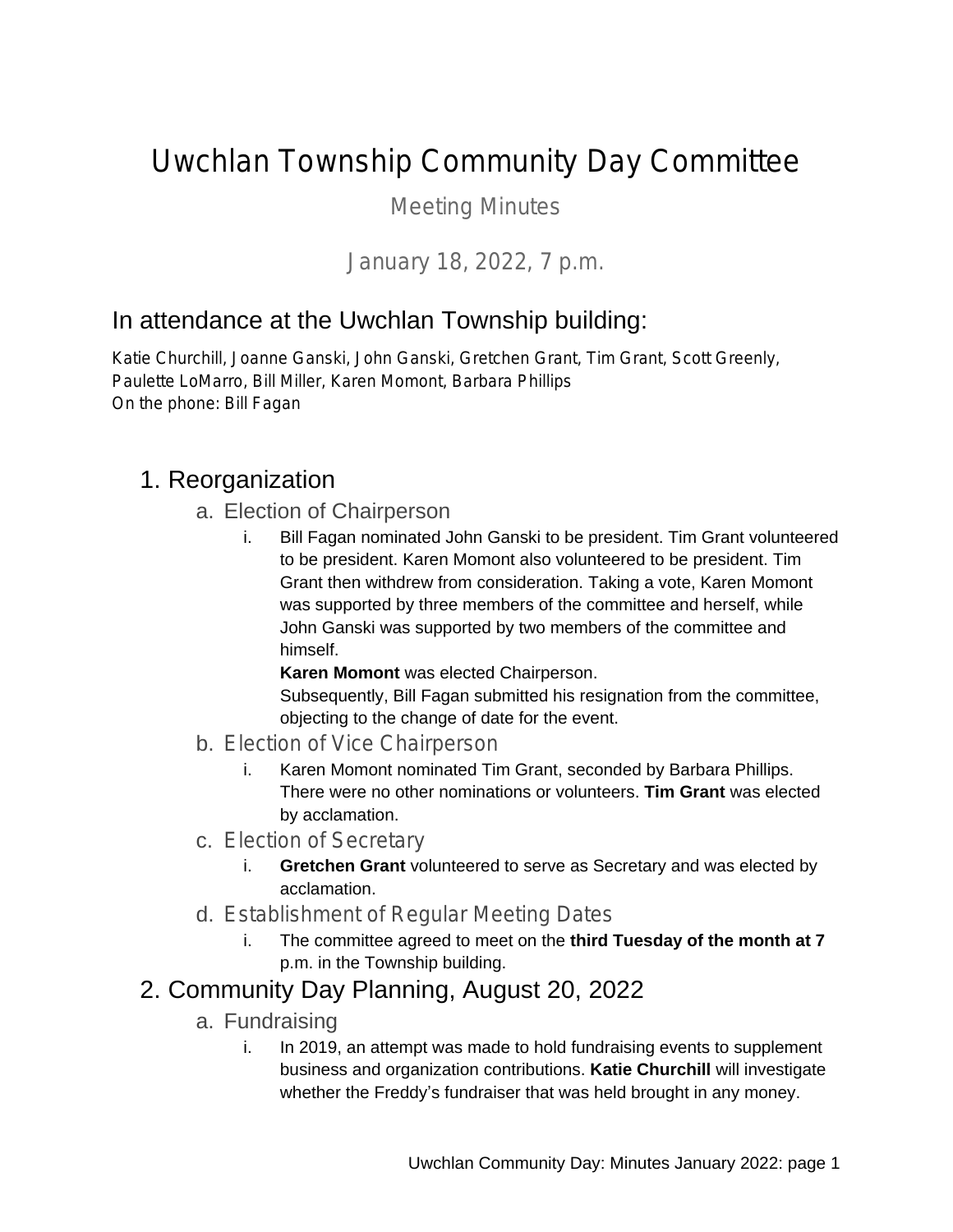- ii. A decision was made to investigate the feasibility of holding fundraising events.
- iii. **Katie Churchill** volunteered to investigate the feasibility of setting up direct deposit - a way for donors to donate online instead of via check.
- iv. Top level sponsor was \$3000 in the past.
- v. **Joanne Ganski** will reach out to Pickering Feed & Seed to solicit donation.
- vi. **Gretchen Grant** will call Chik-fil-a and Freddy's regarding fundraising event.
- vii. **Karen Momont** will reach out to Five Below regarding fundraising.
- viii. A short discussion was had regarding custom T-shirts to provide to sponsors as a promotional item. No decision was made on what the threshold for being on the T-shirt would be nor how many T-shirts should be printed for whom. No one volunteered to do additional pricing regarding this.
- b. Fireworks
	- i. Fireworks contract is in place. **Katie Churchill** is contact person.
	- ii. Civil twilight is at 7:19 p.m. Astronomical twilight is at 8:20 p.m. It is likely that we can start the fireworks at about 8:15 p.m.
- c. Food
	- i. **Joanne and John Ganski** will contact and coordinate food vendors.
- d. Band/D.I
	- i. **Katie Churchill** will locate the contact information for the DJ we have used in the past.
	- ii. **Katie Churchill** will reach out to the Hankin group contact to find out about any contacts they have for booking musical acts.
	- iii. **Barbara Phillips** will get contact information for the bands booked by East Goshen for their Community Day. Barbara volunteered to spearhead the booking of the band.
- e. Rides/Activities
	- i. **Barbara Phillips** has information from the 2019 research into different ride providers, but we need someone to take the lead on this.
	- ii. **Tim Grant** volunteered to take point on organizing a cornhole tournament or other activity for older youth.
- f. Community Tent / Crafters
	- i. The Google form we used last year was an effective way of staying organized. **Gretchen Grant** will update the form and provide the URL so that committee members can provide feedback.
	- ii. **Gretchen Grant** will lead the effort to reach out to organizations for the Community Tent. Paulette LoMarro will assist.
- g. Expanding the committee / Other volunteers
	- i. Action item: Please extend an invitation for others to join the committee. The township's charter for this committee states that it can have up to 9